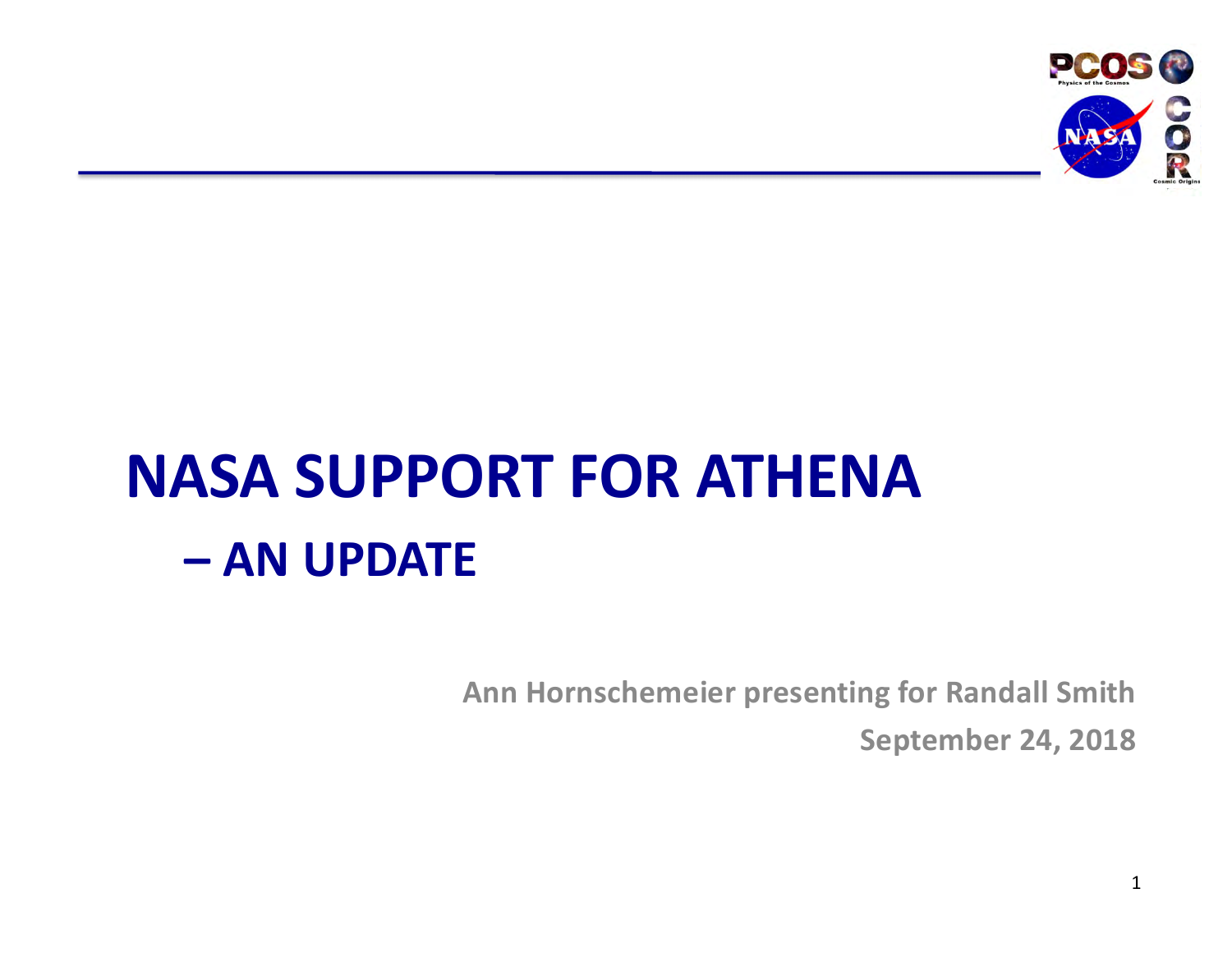#### **Overview**



#### • **Instrument Contributions**

- X-IFU (Please see Poster by Simon Bandler)
- WFI

#### • **Upcoming US Decadal**

– White papers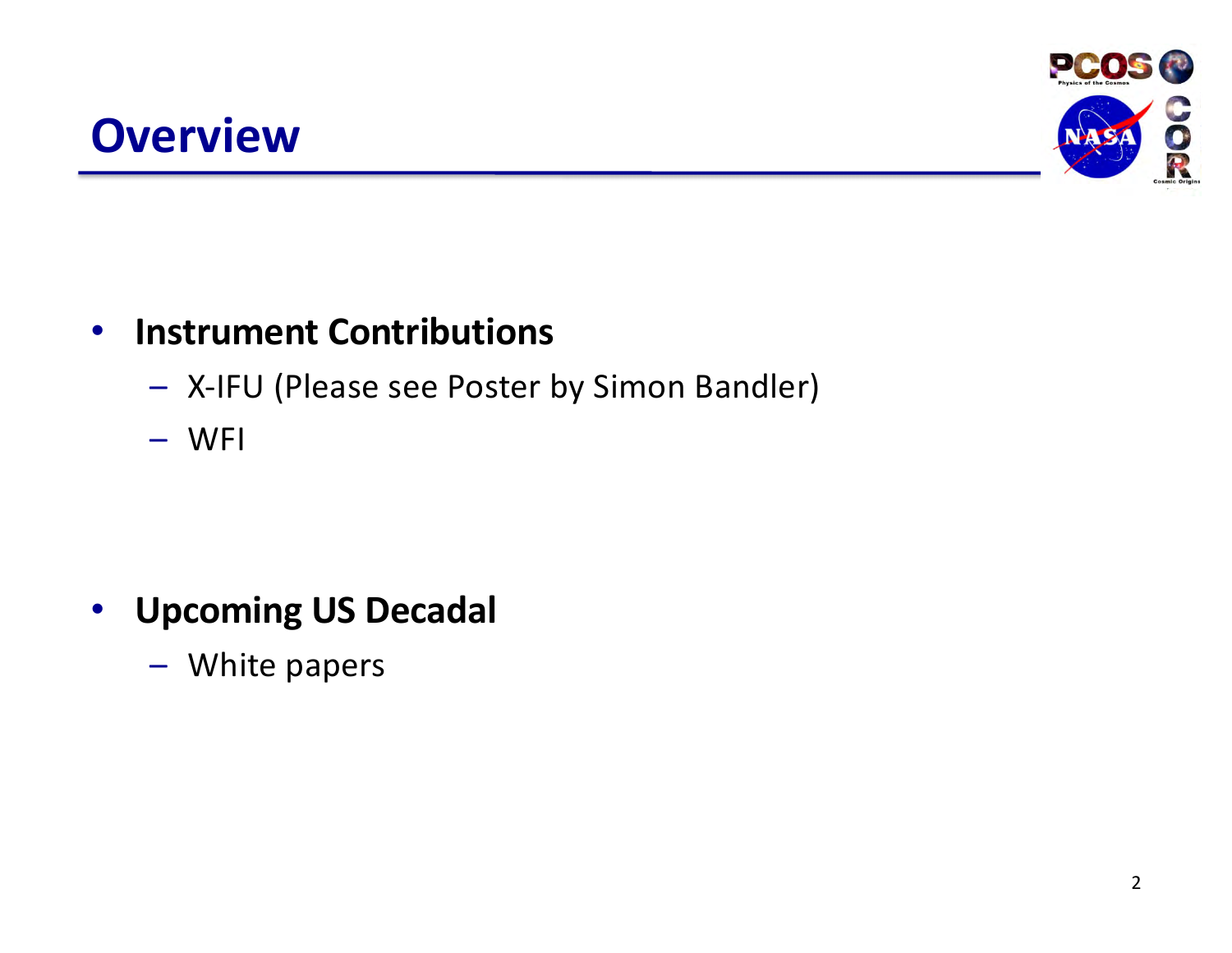### Main US deliverable: the X-IFU focal plane array



| <b>Parameter</b>                               | <b>DM Req</b>   | <b>Athena</b>                                                                     |
|------------------------------------------------|-----------------|-----------------------------------------------------------------------------------|
| <b>Energy Range</b>                            | 0.3-12 keV      | $0.2 - 12$ keV                                                                    |
| <b>Energy Resolution</b><br>- instrument level | < 3 eV (FWHM)   | $(E < 7$ keV)<br>2.5 eV<br>$(E = 10 \text{ keV})$<br>5 eV                         |
| <b>Number of Pixels</b>                        | $^{\sim}1000$   | FOV = 5' diameter hexagon ( $\approx$ 3264 pixels)                                |
| <b>Pixel Size</b>                              | $0.25 - 0.3$ mm | Pitch: $\approx$ 275 µm                                                           |
| Event throughput<br>at required<br>resolution  | 1.5 cps/pixel   | 1 mCrab (100 cps/array > 80% high-res<br>events)<br>1 Crab (> 30% low-res events) |



Prototype, Athena-scale TES array



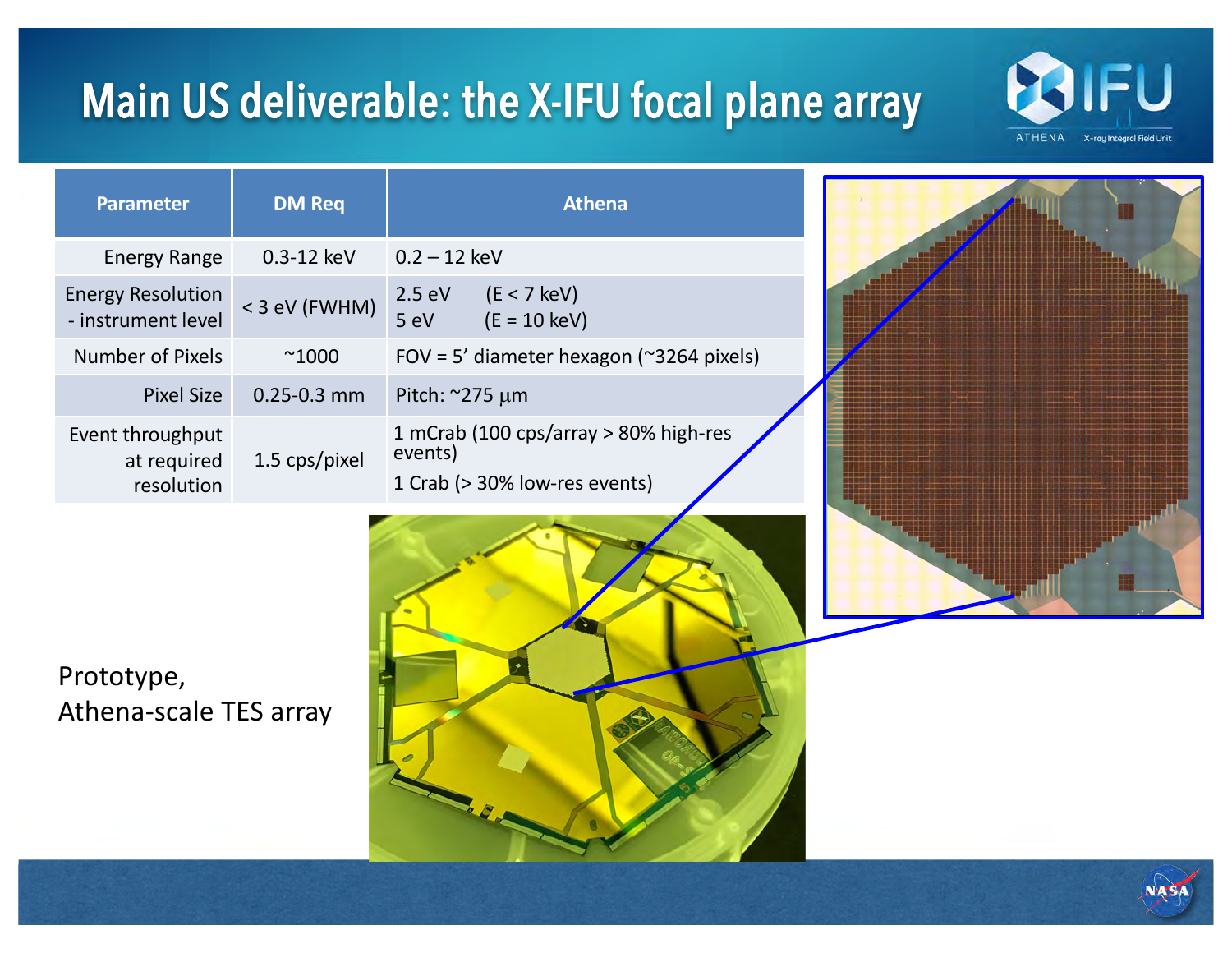# First results from high resistance TES under AC bias at SRON CSIII

• *First spectral measurements of mixed arrays at SRON yielded best AC bias x-rays results*

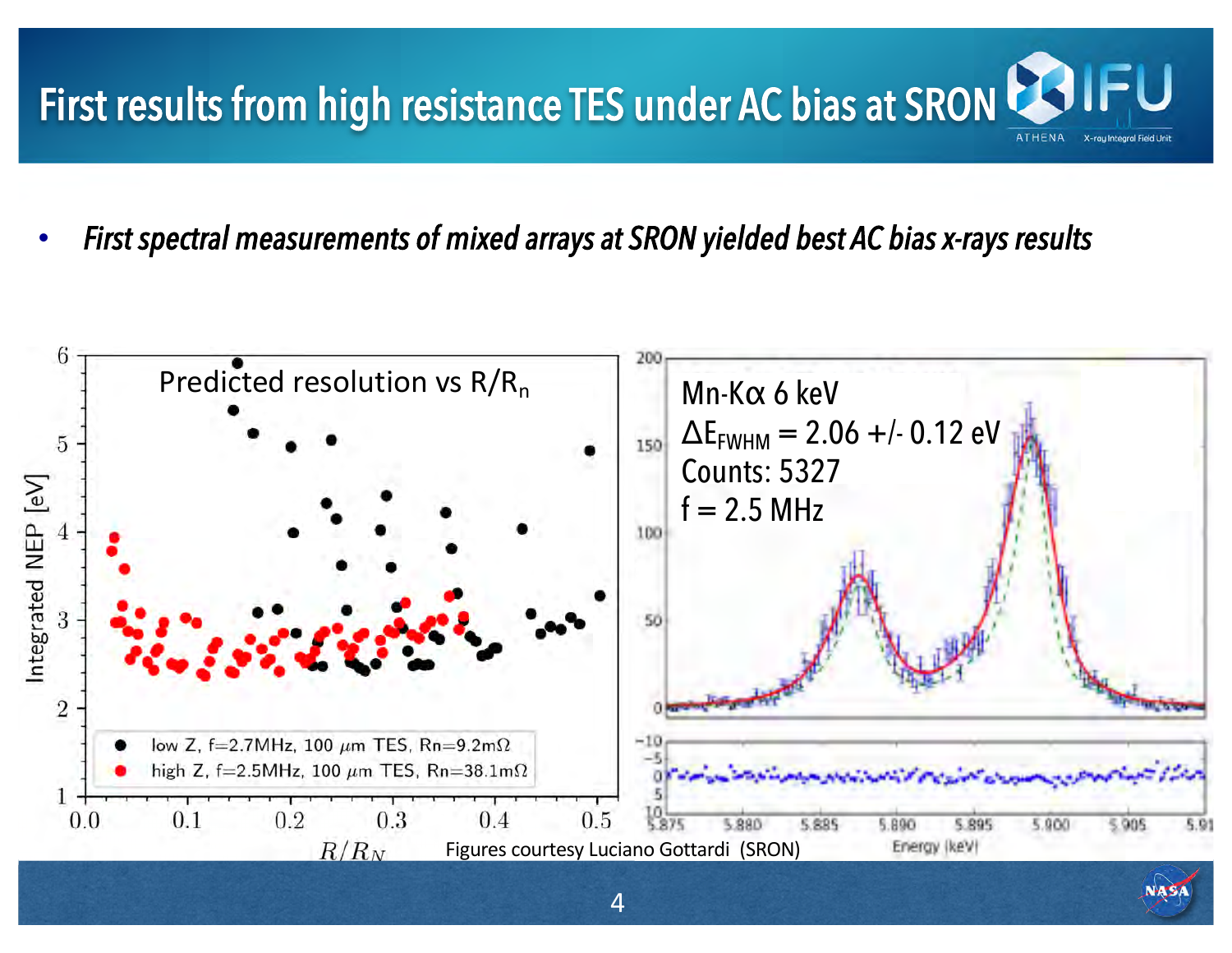## Wider detector development program overview

- Ongoing array fabrication & testing
	- Demonstration Model (DM) Array delivered
	- New baseline designs still being investigated, optimizing performance under AC bias
- Studies of physics and performance of TESs under AC bias
	- Collaborative study of GSFC TESs at SRON, GSFC & NIST
	- Frequency Domain Multiplexing (FDM) read-out electronics now being used at GSFC
- Support of CNES system & detection chain teams
	- sharing knowledge from development of Hitomi
- Development support technologies:
	- development of superconducting ribbon cables
	- investigation of bump-bonded connections to TES wafer
	- development of flight-compatible electronics for the

Time Domain Multiplexing/Code Division Multiplexing (CDM) DC bias option





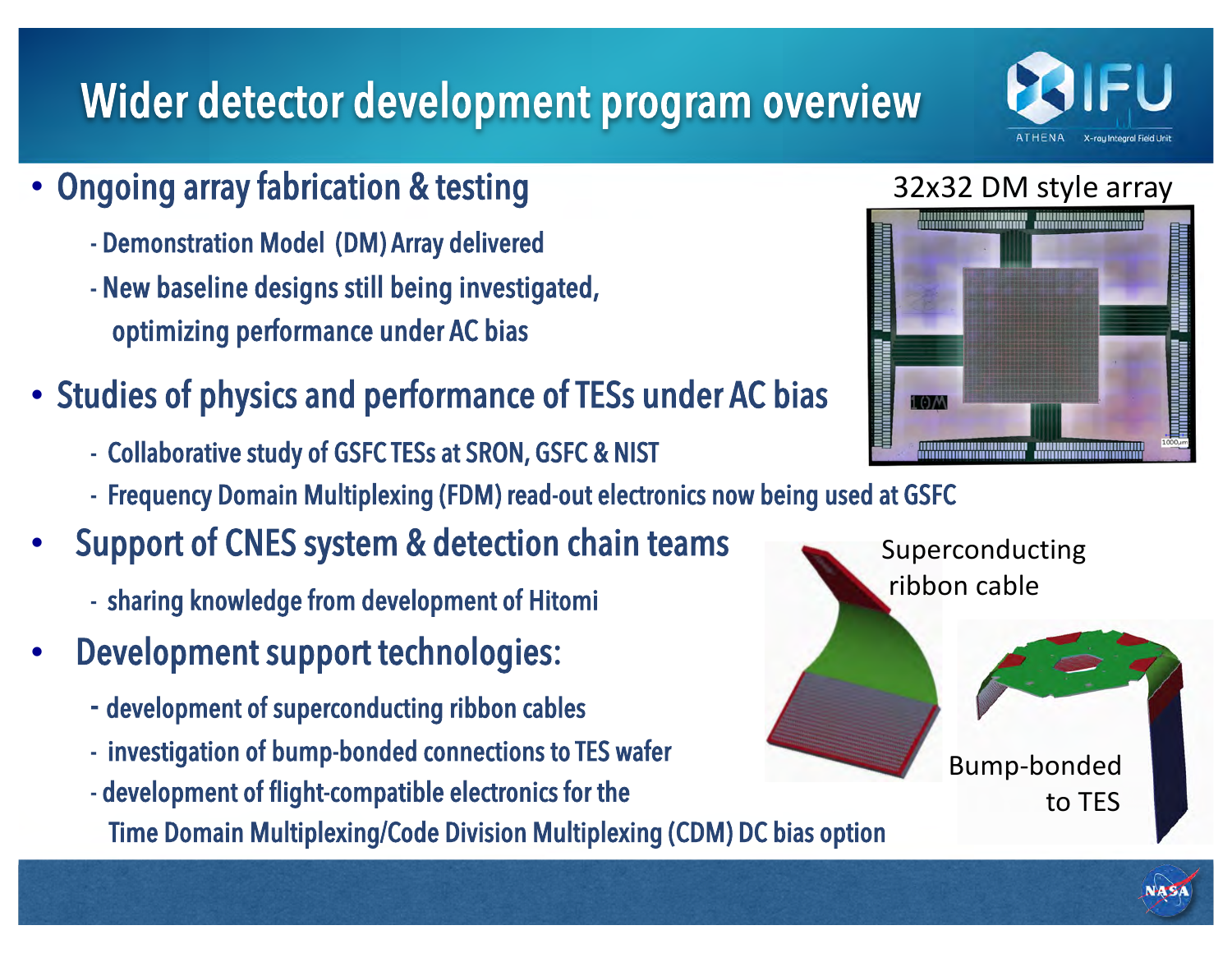## **Goals of US WFI Contributions**



#### **Enhance science in 3 areas**

- 1) Transient sources:
	- a) Search for serendipitous sources brighter than catalog fluxes.
	- b) Swift XRT found average of 10 such sources per day (Evans+20xx). Athena WFI has 100x the sensitivity and 3x the FOV.
- 2) Clusters and other extended sources:
	- a) Improve background determination through on-board analysis of all events.
		- i. Current design does not meet background requirement
		- ii. GEANT4 simulations show that most unrejected background events are associated with secondary electrons. Working on developing method to recognized electron tracks and veto associated events on-board.
- 3) Provide critical mechanical and electronics support required for successful instrument design (ASIC design and heat pipes).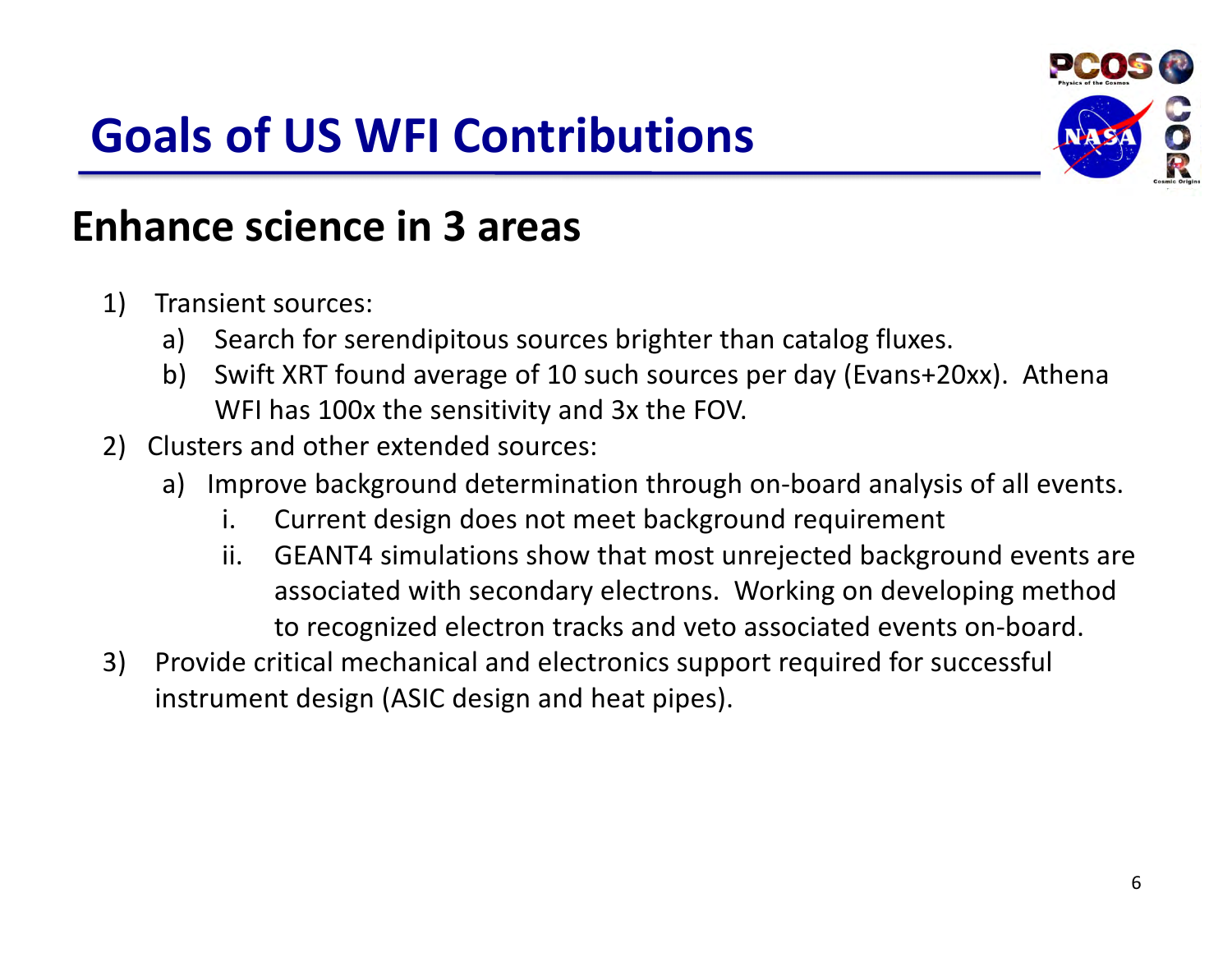## **Plan for US WFI Contributions**



- An electronics board with custom science software called the Science Products Module (SPM)
	- The SPM will process the data stream from the WFI instrument and will produce high- level value-added science products for telemetry to the ground
	- The main purposes of the SPM are to:
		- Identify new and variable objects to trigger rapid alerts for follow-up observations
		- Provide supplemental on-board analysis of raw data frames that cannot be accomplished using the processed data telemetered to the ground.
	- **SPM hardware is at TRL-6+, Target Achieved** 
		- Similar design EM has completed thermal testing
		- Ongoing environmental testing and launch of earlier mission will bring to TRL-9
- Engineering support for the VERITAS2 ASIC (part of the frontend electronics)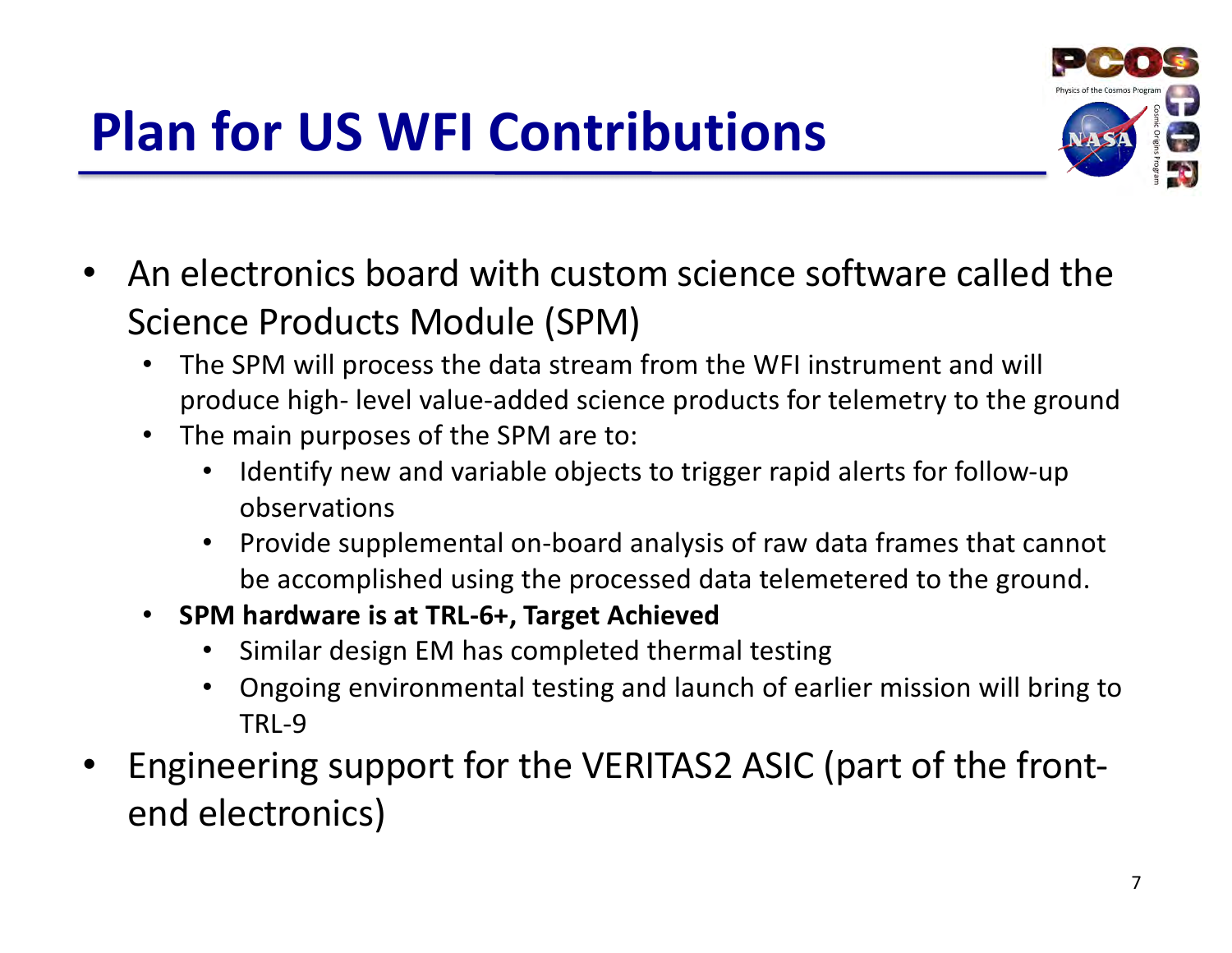### **US 2020 Decadal Review Timeline**



- 2018 January first presentation at AAS Town Hall
- 2018 March Astro 2020 proposal submitted to Agencies
- 2018 Summer **Science White Paper call issued**
- 2018 December Chair selected
- 2019 January AAS Town Hall and other community outreach activities and **Science White Papers are due**

Expected to take ~2 years to complete the survey process and release the report.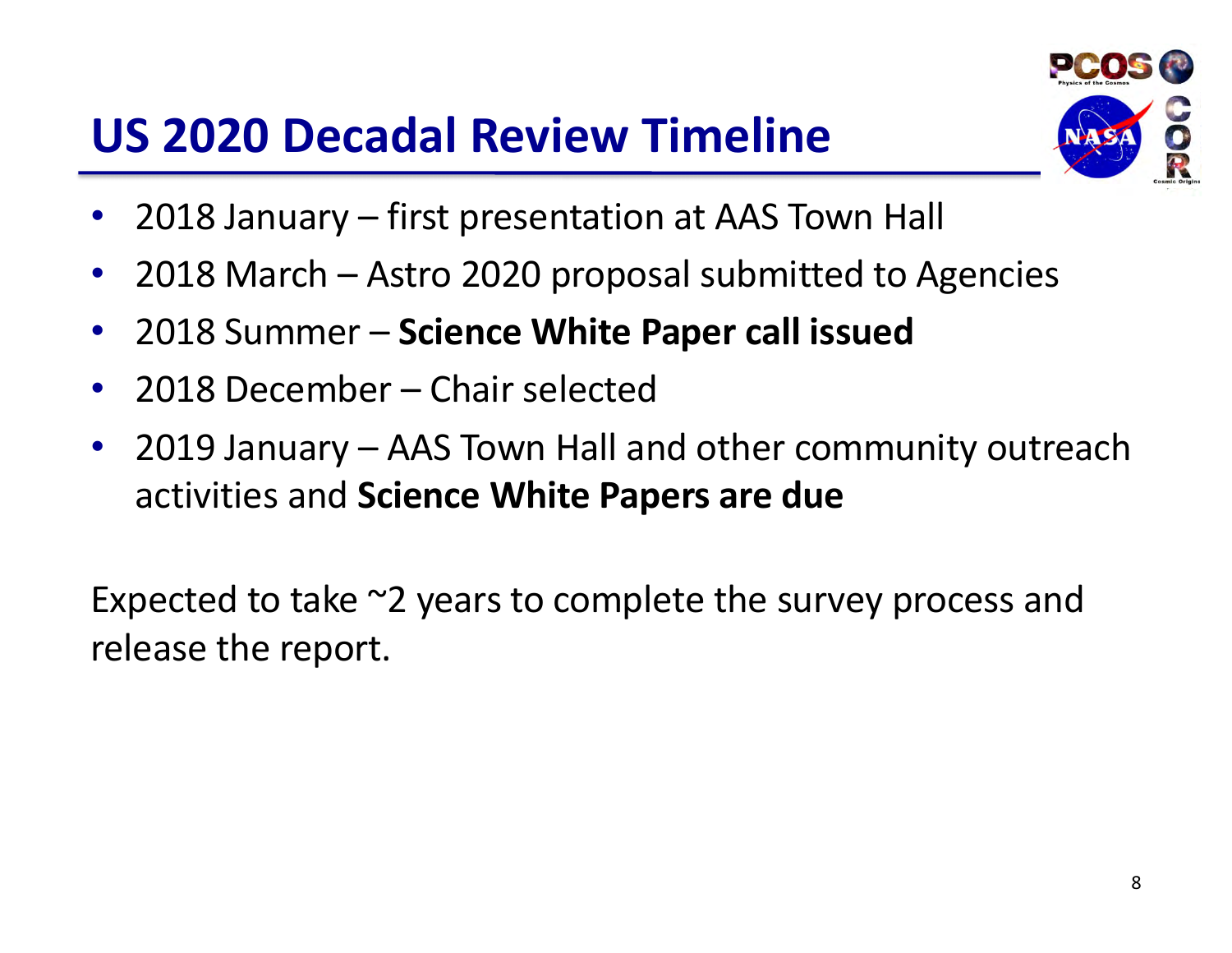#### **US 2020 Decadal Review & NASA**



- NASA has already kicked off 4 large 'flagship' studies (Lynx, LUVOIR, OST, and Hab-Ex) plus 10 'probe-class' (\$1B) studies
- NASA has not requested that the Decadal rank or evaluate missions in development, including both NASA-led missions (JWST, WFIRST) or NASA-contributions (Athena, LISA)
- Obviously, however, the framework provided by these missions impacts the future, so it makes sense to give the Decadal panel an idea of what each will provide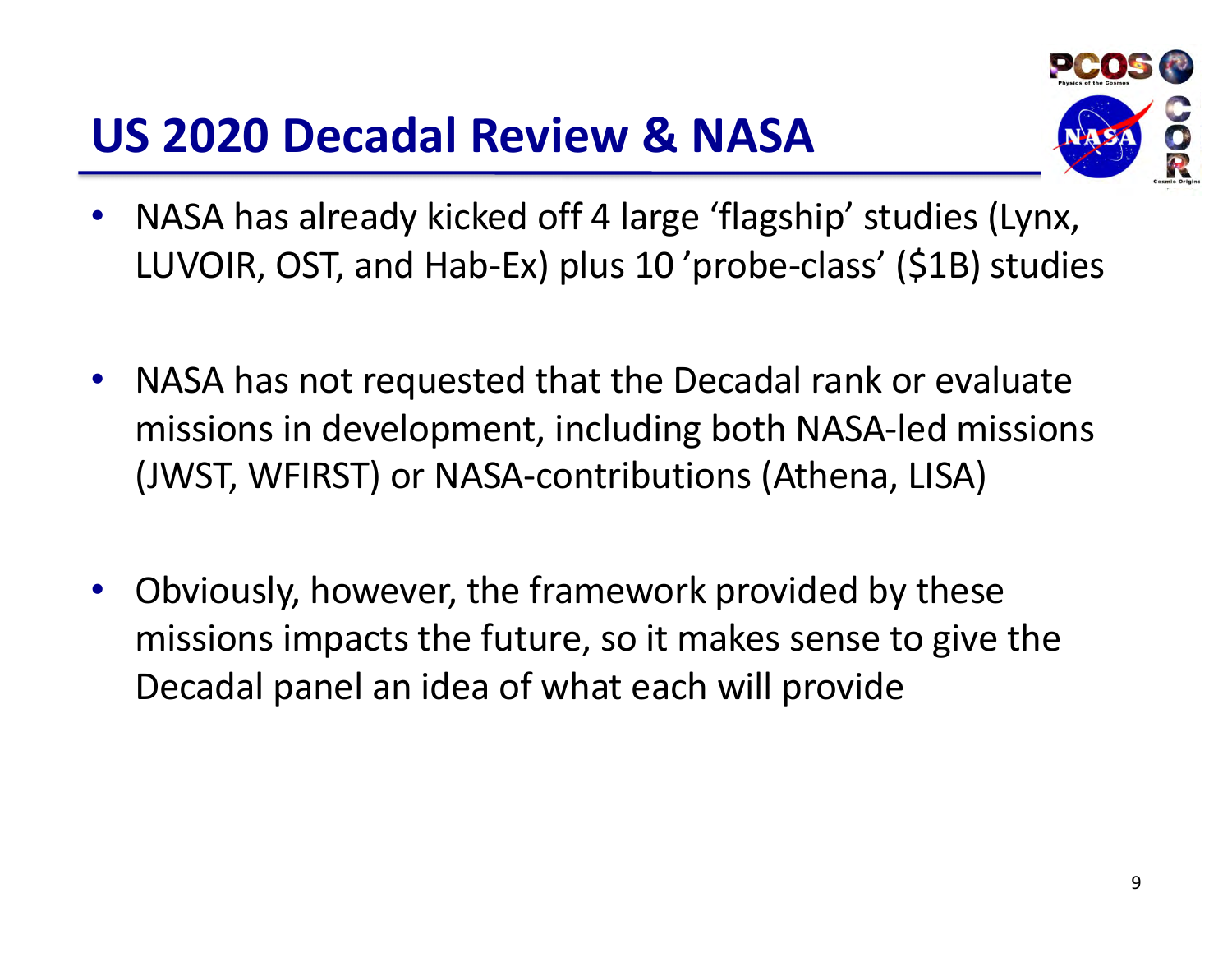#### **US 2020 Decadal Review White Papers**



- "In preparation for the 2020 decadal survey in astronomy and astrophysics, the … Committee on Astronomy and Astrophysics invites the community to submit white papers focusing on how our understanding of the scientific frontiers in astronomy may be advanced in 2020-2030 and beyond."
	- Identify scientific opportunities & themes for the coming decade
	- Describe their scientific context to other parts of astronomy
	- Focus on science, not specific missions or projects
	- Describe & quantify the key advances in observation, measurement, theory, and/or computation necessary
- No more than 5 pages plus cover page
- Due Dates are between January 7 January 18.